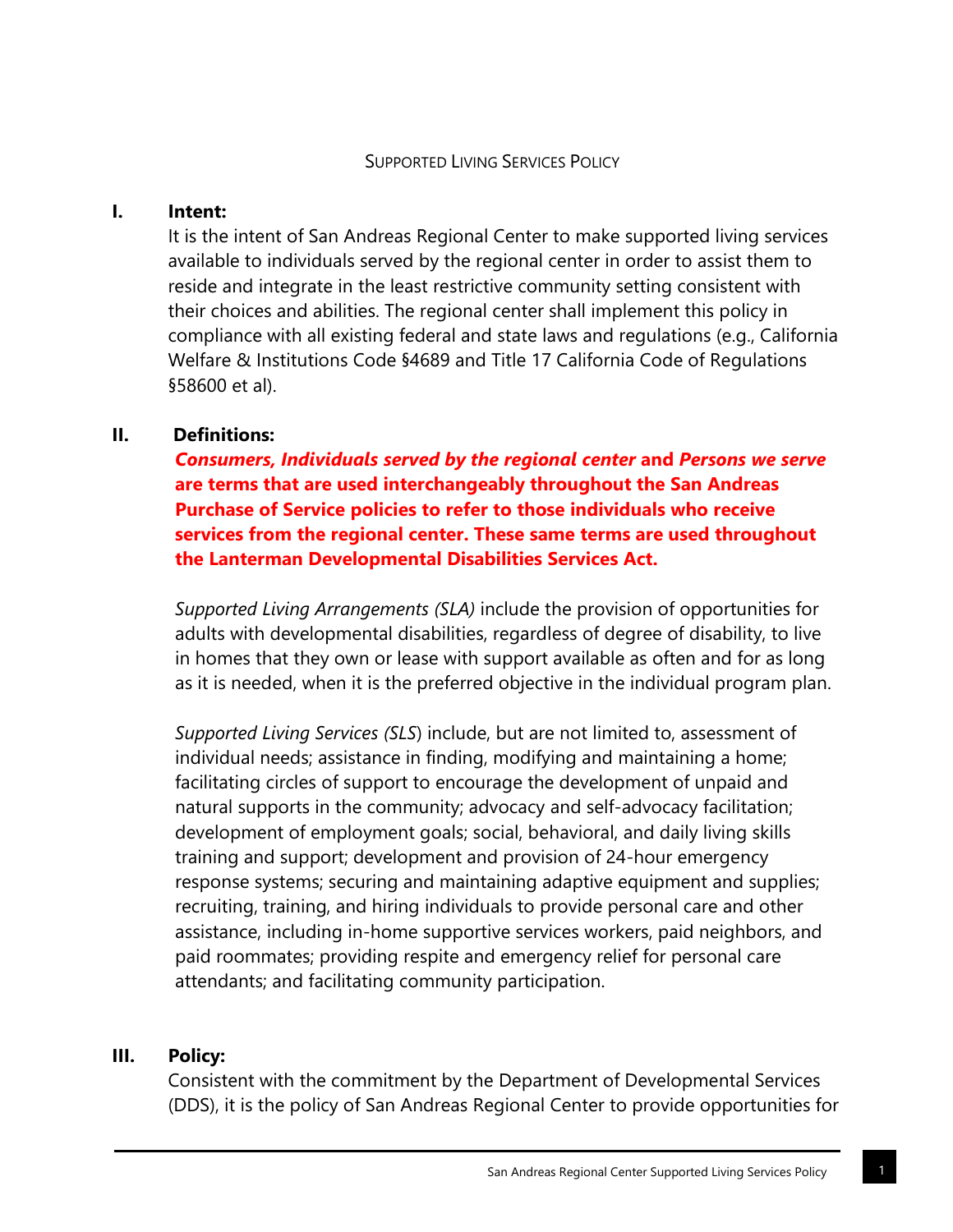adults with developmental disabilities, regardless of the degree of disability, to live in homes that they own or lease and to provide support as often and for as long as it is needed. The ultimate goal is to provide opportunities for individuals with developmental disabilities to be integrated into the mainstream life of their natural communities.

San Andreas Regional Center's implementation of supported living shall be guided by the following principles:

- Individuals shall be supported in living arrangements which are typical of those in which persons without disabilities reside.
- The services or supports that an individual receives shall change as his or her their needs change.
- The individual's preference shall guide decisions concerning where and with whom they live.
- Individuals shall have control over the environment within their own home.
- Individuals and, where applicable, their limited conservator shall have a choice regarding the selection of the supported living services provider and provider staff selected to work with them.
- The purpose of providing services and supports shall be to assist that individual to exercise choice in their life while building critical and durable relationships with other individuals.
- The services or supports shall be flexible and tailored to the individual's needs and preferences.
- Services and supports are most effective when provided where a person lives and within the context of their day-to-day activities.
- Individuals shall not be excluded from Supported Living Arrangements based solely on the nature and severity of their disabilities
- Individuals and their roommates will be responsible for their rent, mortgage, or lease payments and household expenses.
- Individuals may experience temporary financial barriers to their supported living arrangement. After exploring available generic services and supports, a regional center may contribute towards rent, mortgage, or lease payments and/or household expenses for up to six months in order to meet the specific needs of the individual. The executive director or their designee may determine that initial or continued payment is required to guarantee the individual's health and safety. Any payments the regional center makes shall be reviewed quarterly. Any request for continued funding beyond one year shall require verification via an addendum to the individual's IPP.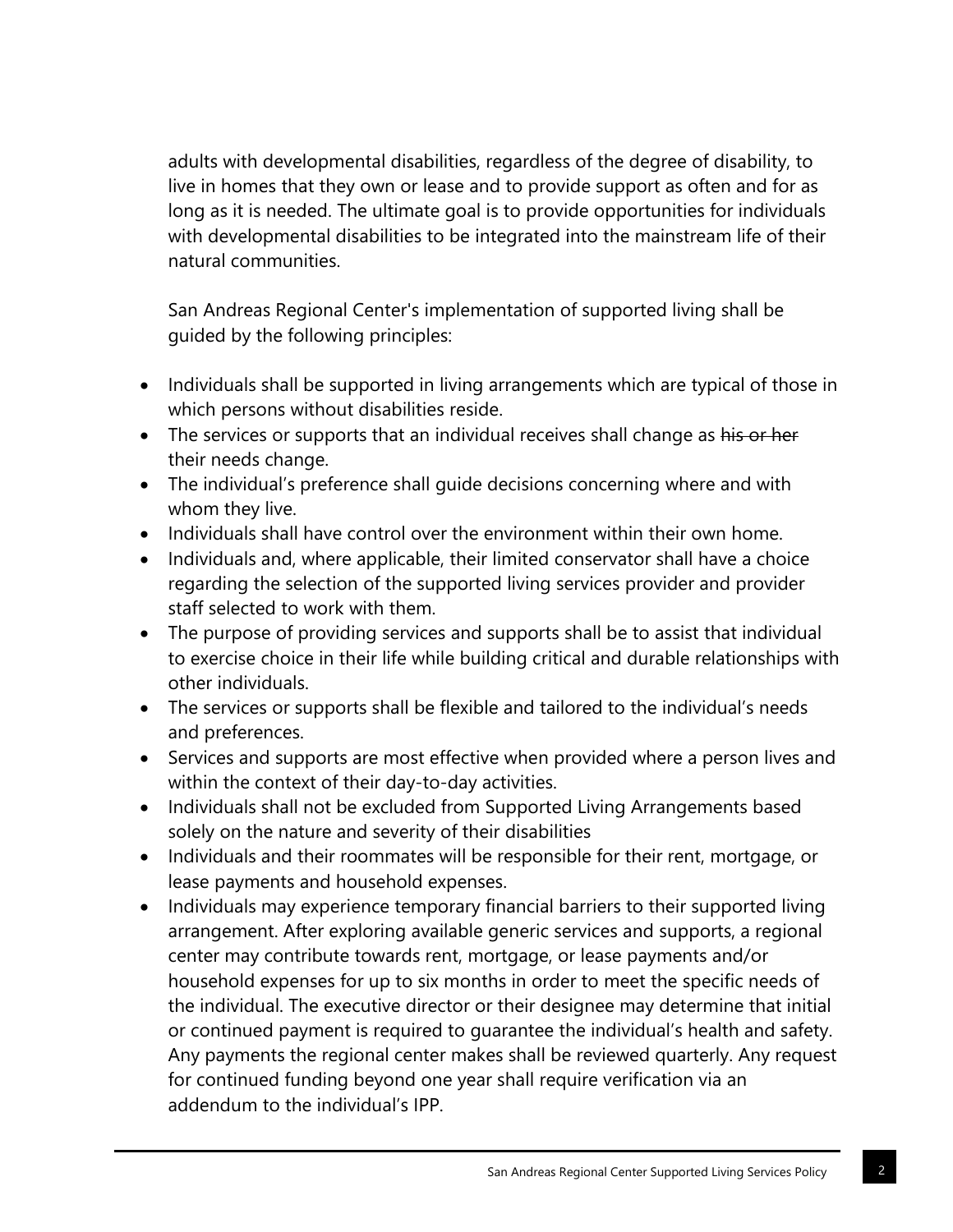### IV. **Purchase of Service Standard:**

*Supported Living Services (SLS)* shall be designed to assist individuals within their circle of support, based on their interests and capacities and the availability of generic services.

The cost of supported living services shall comply with all applicable statutes and regulations and shall be cost-effective and appropriate to meet the individual's needs, as excerpted below:

#### **Title 17 California Code of Regulations §58617 §58617. Supported Living Arrangement Costs.**

(a) Before SLS is provided to a consumer, the projected annual cost of the consumer's, SLA, as determined through the consumer's IPP process, shall not exceed the total annual cost of the regional center funded services and supports that would be provided if the consumer were served in an appropriate licensed residential facility, as identified through the IPP process, provided:

1. The total annual cost of services and supports shall include all regional center costs for residential placement (or costs incurred by the State for 24-hour long-term health care, community-based day program, transportation, and other services and supports; and

2. The appropriate licensed facility for a consumer who is living in a licensed facility at the time of the cost comparison shall be that licensed facility.

(b) Notwithstanding (a), when the consumer does not reside in a licensed facility the projected annual cost of a consumer's SLA shall be deemed to have met the conditions of (a) when the cost is within the range of annual costs of SLAs for other consumers with comparable needs for regional center services and supports, who are currently receiving SLS from the regional center.

(c) Notwithstanding (a), the projected annual costs of a consumer's SLA shall have met the requirements of (a) when the consumer is one of a group of consumers receiving, or projected to receive, SLS services from the same vendor, provided the aggregate cost to the regional center of the SLAs of the grouped consumers does not exceed the total cost to the regional center that would have resulted had the costs for services and supports for each of the grouped consumers been determined individually in accordance with (a).

The individual's interdisciplinary program planning team shall discuss and determine the amount and manner in which they are served by the supported living services provider. The individual's service coordinator shall complete the standardized supported living services questionnaire (appended) at the time of this IPP or addendum meeting. Service hours, including both awake and sleep staff hours, shall take in to account the individuals' needs, the presence and availability of other services and supports, and the individual's health and safety.